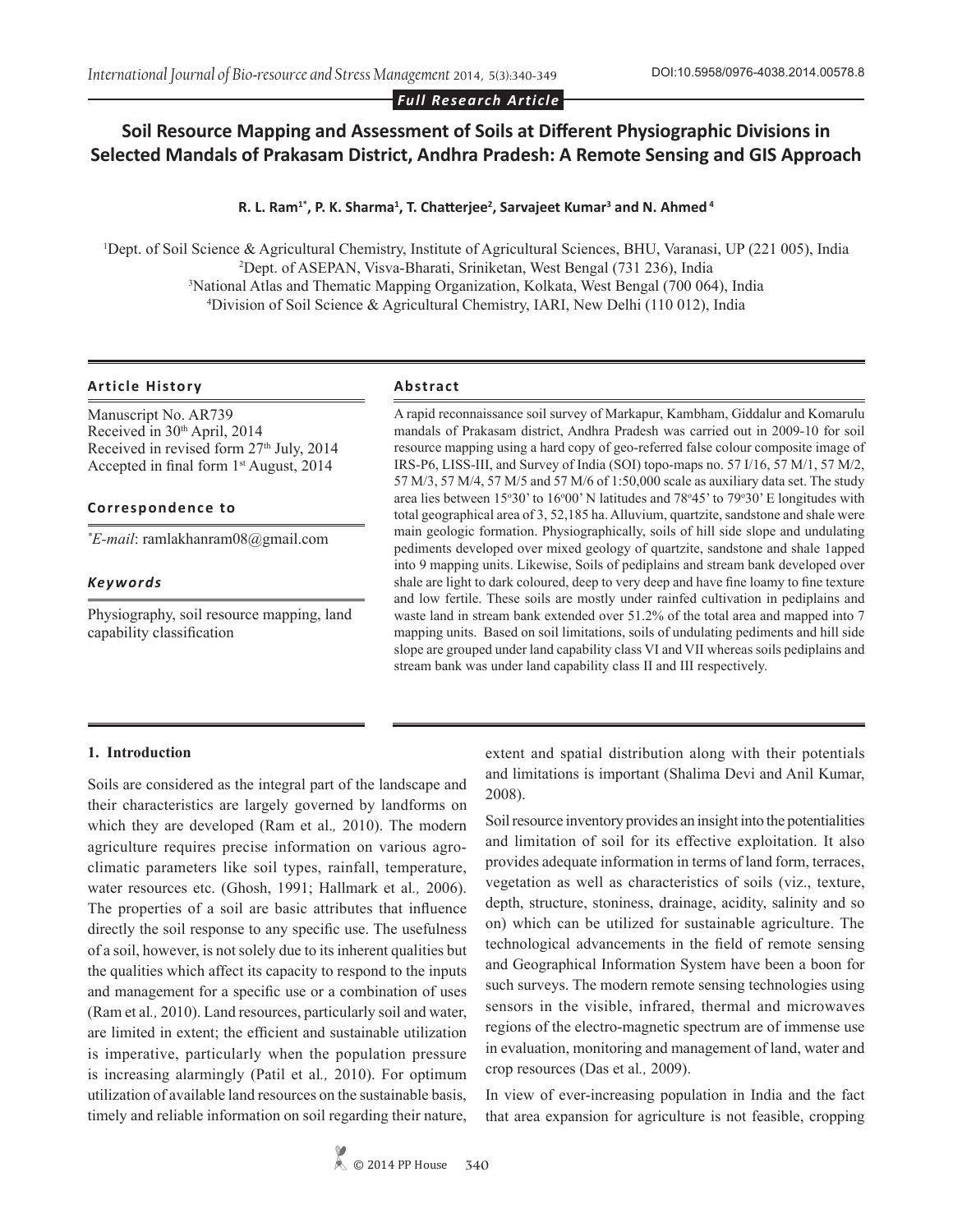intensity has to be increased, and therefore there is urgency for developing efficient nutrient management strategies for sustaining higher crop productivity and soil health under intensive agriculture systems. Hence, in order to suggest suitable management practices and remedial measures for various soils limitations, a systematic study of the soils of Markapur, Kambham, Giddalur and Komarulu Mandals of Prakasam district, Andhra Pradesh was carried out using remote sensing and GIS technique.

#### **2. Materials and Methods**

A rapid reconnaissance soil survey of Markapur, Kambham, Giddalur and Komarulu mandals of Prakasam district, Andhra Pradesh was carried out in 2009-10 for soil resource mapping using a hard copy of geo-referred false colour composite image of IRS-P6, LISS-III, and Survey of India (SOI) topo-maps no. 57 I/16, 57 M/1, 57 M/2, 57 M/3, 57 M/4, 57 M/5 and 57 M/6 of 1:50,000 scale as auxiliary data set. The procedure involved for soil resource mapping includes landscape, physiography, slope, land use, soil characteristics, selection and acquisition of data, pre field interpretation, ground truth verification and post field interpretation.

The study area lies between  $15°30'$  to  $16°00'$  N latitudes and 78°45' to 79°30' E longitudes with total geographical area of 3, 52,185 ha (Figure 1). Alluvium, quartzite, sandstone and shale are main geologic formation in the survey area. The mean annual precipitation (1950-1980) was 874 mm, of which 78.7 percent occurs between July to November. The climate is semiarid type and mean annual temperature is 28.9°C whereas mean summer soil temperature and mean winter soil temperature is  $29.1^{\circ}$ C and  $28.1^{\circ}$ C, respectively. The soil moisture regime is 'ustic' and soil temperature regime is 'isohyperthermic' (Soil Survey Staff, 1998).

Physiographically, the area has been divided into hill side, undulating pediments, pediplains and stream bank. The hills sides are steep to very steep (25-50%) slope and occur at an altitude between 260 to 871 m above MSL whereas most of the area surrounding hills represents very gently to moderate (1-10%) slopes of pediments, pediplains and stream bank and occur at an altitude between 120 to 240 m above MSL. The study area is directly drained by river Gundlakamma and its tributaries and the drainage pattern is sub-parallel to parallel with moderate to severe soil erosion. Soil pedons were studied in different physiographic units. Horizon wise sample were collected from typical pedons and analyzed and classified with standard procedure (Jackson, 1979; Black, 1985; Soil Survey Staff, 1998). Erdas Imagine 8.5 and Arc GIS 8.1 software was

used for soil resource mapping.

#### **3. Result and Discussion**

#### *3.1. Soil resource mapping*

The soil resource mapping units were systematically examined, described, classified and mapped into 16 mapping units covering an area of 3, 52,185 ha (Table 1; Figure 2 and 3). Out of total geographical area surveyed, 35.4% of the total area mapped into 4 mapping units under hill side slope. Likewise, 12.2% of the total area mapped into 5 mapping units under undulating pediments and rest of the area (51.2%) mapped into 7 mapping units under pediplains and stream bank.

#### *3.2. Soil morphology*

The soils of hill side slope and pediments are shallow to moderately deep, well drained and rapidly permeable. They are brown (7.5 YR 4/4) to dark brown (7.5 YR 3/4) in colour and have fine loamy texture with subangular blocky structure. (pedon 1, 2,3 and Table 2). These soils are mostly under forest land and open scrub. Soils of pediplains and stream bank developed over shale are yellowish red (5 YR 4/6) to dark reddish brown (5 YR 3/3) in colour and have clay loam to clay texture with fine, weak to medium, subangular blocky structure and occur on very gently to gently (1-5%) sloping land (pedon 4,5,6,7,8). These soils are mostly under rainfed cultivation in pediplains and waste land in stream bank. Soils of pediplains developed over shale and slate are dark brown (10 YR 4/3) to very dark brown (10 YR 3/2), in colour and have clay texture with fine, medium to strong, subangular blocky to angular blocky structure, cracking, calcareous and occur on very gently to gently (1-5%) sloping land (pedon 9).

#### *3.3. Physico-chemical characteristics*

Granulometric data indicated that the clay content varied from 25-31% in hill side slope and undulating pediments and 24- 61% in pediplains and stream bank respectively (Table 3). The high clay content in soils of pediplains was due to deposition of finer fractions from hill side slope and undulating pediments (Ram et al*.,* 2010; Rao et al*.,* 2008, Taha and Nanda, 2003) and shale parent material. The enrichment of clay content in lower horizon was due to illuviation or vertical migration of clay (Sarkar et al*.,* 2002). Sand and silt content in all the pedons ranged from 31-63% and 8-26% respectively. Sand content in soils of higher altitude was higher and decreased with increasing depth whereas silt content in all the pedons have irregular trend with the depth. Bulk density and particle density of the soils ranged from 1.55-1.85 Mg m<sup>-3</sup> and 2.48-2.61 Mg m-3 respectively. Many researchers also reported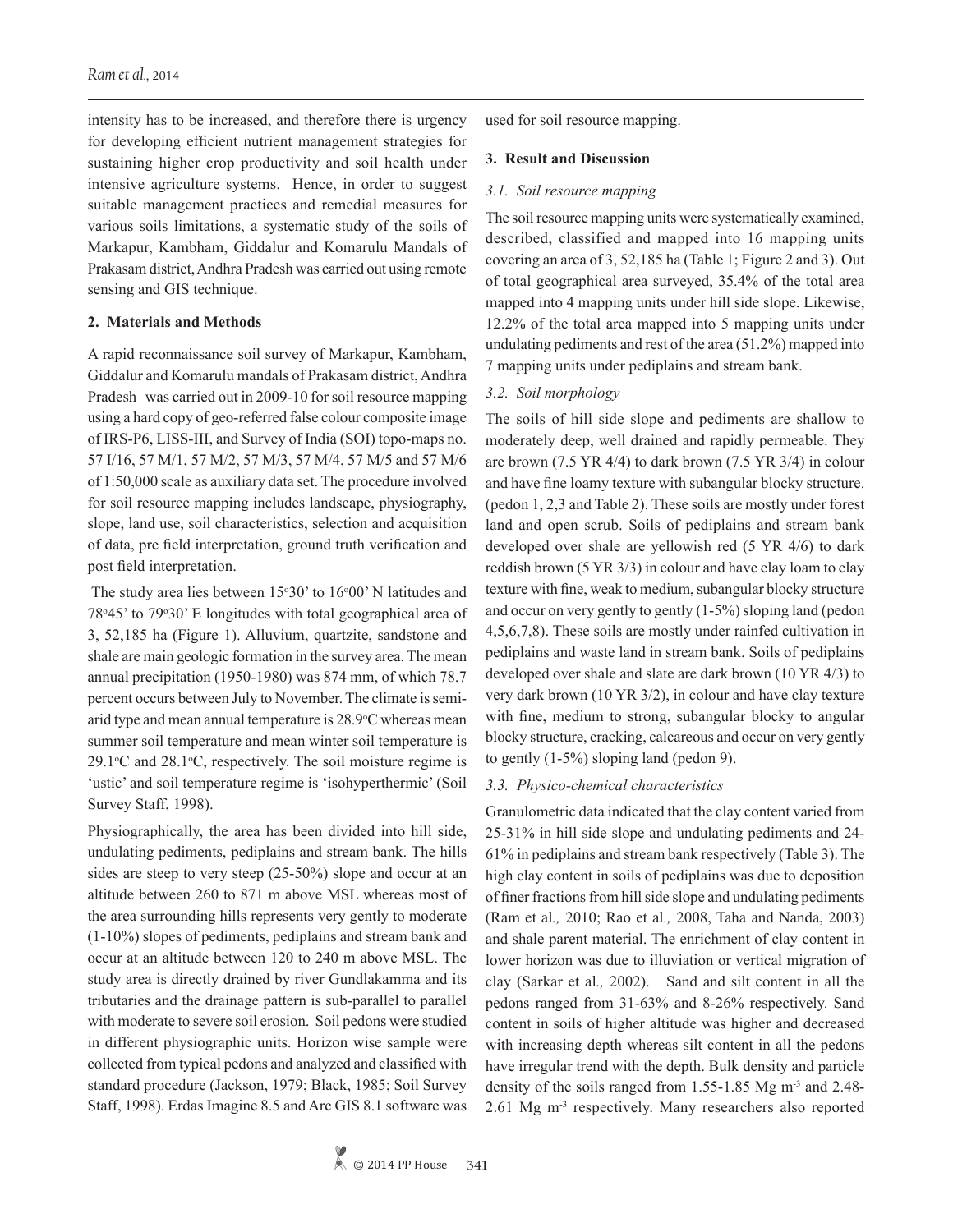| Table 1: Area under various soil resource mapping units |                         |                                                            |        |       |                                                                                                                                                                       |  |  |  |  |  |  |  |
|---------------------------------------------------------|-------------------------|------------------------------------------------------------|--------|-------|-----------------------------------------------------------------------------------------------------------------------------------------------------------------------|--|--|--|--|--|--|--|
|                                                         |                         | Landscape Physio-graphy Mapping units Area in ha. Area (%) |        |       | Description                                                                                                                                                           |  |  |  |  |  |  |  |
| Mixed ge-<br>ology of                                   | hill side               | CGn8c1                                                     | 69094  | 19.6  | Steep to very steep (25-50%) slopes, forest land with 20-<br>40% vegetative canopy, severe erosion, unmanaged.                                                        |  |  |  |  |  |  |  |
| quartzite,<br>sandstone<br>and shale                    |                         | CGn8c2                                                     | 31264  | 8.9   | Steep to very steep (25-50%) slopes, forest land with 40-<br>60% vegetative canopy, severe erosion, unmanaged.                                                        |  |  |  |  |  |  |  |
| complex,                                                |                         | CGn8d1                                                     | 22939  | 6.5   | Steep to very steep (25-50%) slopes, open scrub with 10-<br>20% vegetative canopy, severe erosion, unmanaged.                                                         |  |  |  |  |  |  |  |
|                                                         |                         | CGn8d2                                                     | 1489   | 0.4   | Steep to very steep (25-50%) slopes, open scrub with 20-<br>40% vegetative canopy, severe erosion, unmanaged.                                                         |  |  |  |  |  |  |  |
|                                                         | Undulating<br>pediments | CGu4c1                                                     | 4366   | 1.2   | Gentle to moderate (3-10%) slope, forest land with<br>10-20% grass & bushy vegetation cover, unmanaged,<br>severe erosion.                                            |  |  |  |  |  |  |  |
|                                                         |                         | CGu4c2                                                     | 9140   | 2.6   | Gentle to moderate (3-10%) slope, forest land with<br>10-20% grass & bushy vegetation cover, unmanaged,<br>severe erosion.                                            |  |  |  |  |  |  |  |
|                                                         |                         | CGu4d1                                                     | 20910  | 5.9   | Gentle to moderate (3-10%) slope, forest land with<br>40-60% grass & bushy vegetation cover, unmanaged,<br>severe erosion.                                            |  |  |  |  |  |  |  |
|                                                         |                         | CGu4d2                                                     | 5025   | 1.4   | Gentle to moderate (3-10%) slope, open scrub with 10-20%<br>bushy vegetation cover, unmanaged, severe erosion.                                                        |  |  |  |  |  |  |  |
|                                                         |                         | CGu4d3                                                     | 3571   | 1.0   | Gentle to moderate (3-10%) slope, open scrub with 20-40%<br>bushy vegetation cover, unmanaged, severe erosion.                                                        |  |  |  |  |  |  |  |
| Shale                                                   | Stream banks            | SHg3a1                                                     | 484    | 0.1   | Very gentle to gentle $(1-5\%)$ slopes, open scrub with 10-<br>20% bushy vegetation, unmanaged to poorly managed,<br>moderate to severe erosion.                      |  |  |  |  |  |  |  |
|                                                         | Upper pe-<br>diplains   | SHv3a1                                                     | 86783  | 24.6  | Very gentle to gentle $(1-5%)$ slopes, agriculture with<br>rainfed cultivation, unmanaged to poorly managed,<br>moderate to severe erosion.                           |  |  |  |  |  |  |  |
|                                                         |                         | SHv3a2                                                     | 21478  | 6.1   | Very gentle to gentle $(1-5\%)$ slopes, rainfed cultivation<br>with irrigation at places, moderately managed, slight to<br>moderate erosion.                          |  |  |  |  |  |  |  |
| Shale                                                   | Upper pe-<br>diplains   | SHv3ad1                                                    | 24138  | 6.9   | Very gentle to gentle $(1-5\%)$ slopes, open scrub with<br>10-20% bushy vegetation cover and rainfed cultivation<br>at places, unmanaged, moderate to severe erosion. |  |  |  |  |  |  |  |
|                                                         | Lower pe-<br>diplains   | SHw2a1                                                     | 38852  | 11.0  | Nearly level to very gentle (0-3%) slopes, agriculture with<br>rainfed cultivation, poorly managed, moderate erosion.                                                 |  |  |  |  |  |  |  |
|                                                         |                         | SHw2a2                                                     | 1168   | 0.3   | Nearly level to very gentle $(0-3\%)$ slopes, agriculture with<br>rainfed cultivation, moderately managed, moderate erosion.                                          |  |  |  |  |  |  |  |
|                                                         | Alluvial plain          | ALg4ad1                                                    | 7510   | 2.1   | Nearly level to very gentle (0-3%) slopes, agriculture<br>with irrigated cultivation, well managed, slight to<br>moderate erosion.                                    |  |  |  |  |  |  |  |
|                                                         | Miscellaneous           | River                                                      | 1454   | 0.4   |                                                                                                                                                                       |  |  |  |  |  |  |  |
|                                                         |                         | Water bodies                                               | 2520   | 0.7   |                                                                                                                                                                       |  |  |  |  |  |  |  |
|                                                         |                         | Total                                                      | 352185 | 100.0 |                                                                                                                                                                       |  |  |  |  |  |  |  |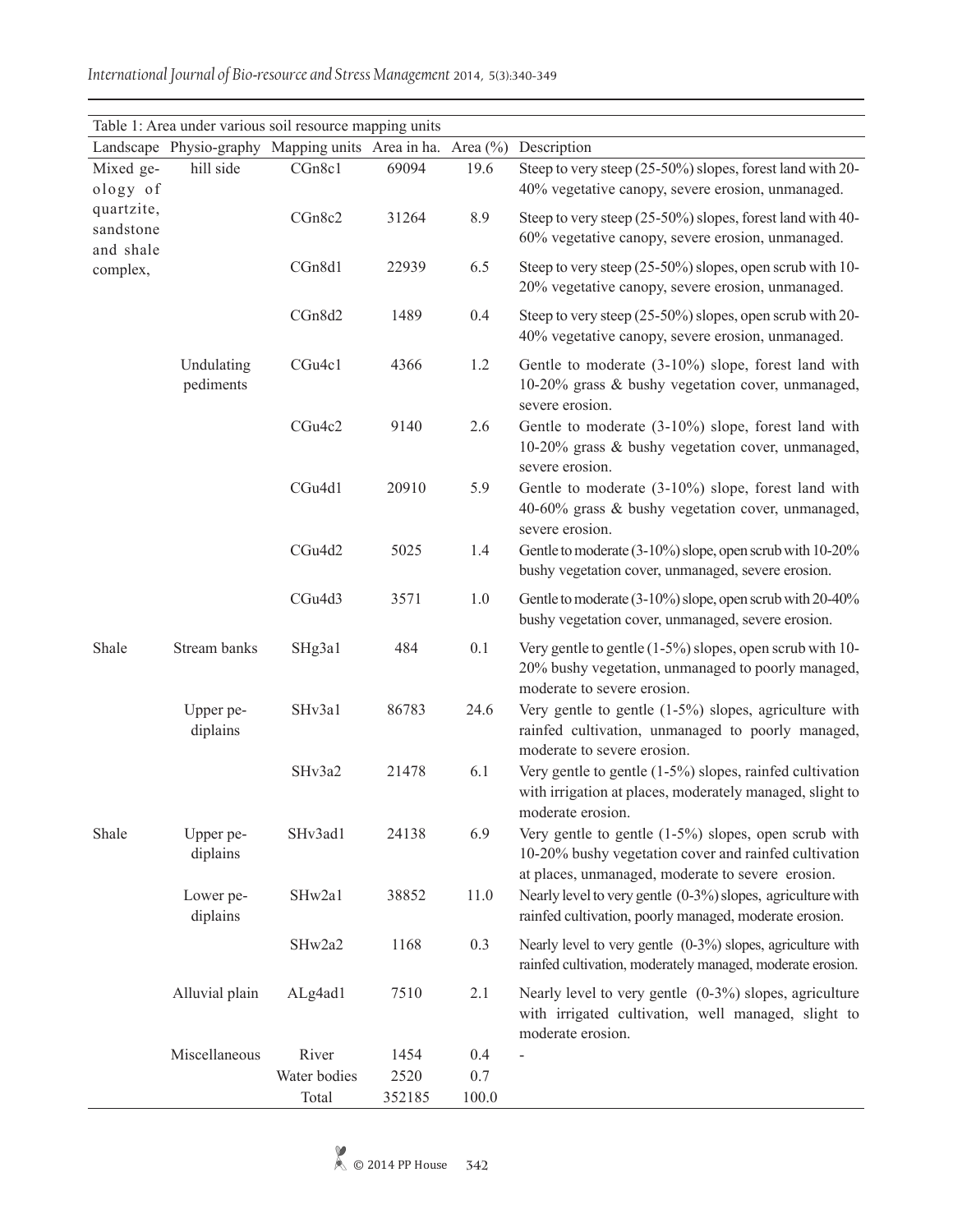|                     |             | Table 2: Morphological characteristics of the pedons <sup>*</sup> |                |                         |                          |     |                     |                 |                                                                    |                          |                        |                              |            |
|---------------------|-------------|-------------------------------------------------------------------|----------------|-------------------------|--------------------------|-----|---------------------|-----------------|--------------------------------------------------------------------|--------------------------|------------------------|------------------------------|------------|
| Hori-               | Depth       | Colour                                                            | Tex-           | Stru-                   |                          |     |                     |                 | Grav- -----Consistence----- Cutans/Slicken-                        |                          | Boun-Pores             | $Roo-$                       | Effer-     |
| zon                 | (m)         | (moist)                                                           | ture           | cture                   |                          |     | el $(\%)$ Dry Moist | Wet             | sides/cracks (cm)                                                  | dary                     |                        | ts                           | vescence   |
|                     |             |                                                                   |                |                         |                          |     |                     |                 | Pedon 1: Loamy skeletal, mixed, isohyperthermic, Typic Ustorthents |                          |                        |                              |            |
| AC                  | $0 - 23$    | 7.5YR 3/4                                                         | Scl            | m2sbk                   | 36                       |     |                     | Dsh mfr wss wps | $\sim$                                                             | $\mathbf{c}\mathbf{s}$   | $f-f$                  | $f-f$                        |            |
| Cr                  | $23 - 55$   |                                                                   |                |                         |                          |     |                     |                 | Weathered quartzite and sandstone                                  |                          |                        |                              |            |
|                     |             |                                                                   |                |                         |                          |     |                     |                 | Pedon 2: Fine loamy, mixed, isohyperthermic, Typic Ustorthents     |                          |                        |                              |            |
| AC                  | $0 - 18$    | 5 YR 4/6                                                          | Scl            | m1sbk                   | 25                       |     |                     | Dsh mfr wss wps |                                                                    | $\mathbf{c}\mathbf{s}$   | c-vf-f vf-f-p          |                              |            |
| Cr                  | 18-55       |                                                                   |                |                         |                          |     |                     |                 | Weathered quartzite and sandstone                                  |                          |                        |                              |            |
|                     |             |                                                                   |                |                         |                          |     |                     |                 | Pedon 3: Fine loamy, mixed, isohyperthermic, Typic Ustorthents     |                          |                        |                              |            |
| Ap                  | $0-15$      | 5 YR 4/4                                                          | Scl            | m1sbk                   | 20                       | Dsh | mfr                 | ws wp           |                                                                    | $\mathbf{c}_s$           | c-vf-f vf-f-f          |                              | es         |
| AC                  | 15-29       | 5 YR 4/4                                                          | Scl            | m1sbk                   | 25                       | Dh  | mfr                 | ws wp           |                                                                    | gs                       | $c-vf-f$               | vf-f                         |            |
| Cr                  | 29-63       |                                                                   |                |                         |                          |     |                     |                 | Weathered quartzite and sandstone                                  |                          |                        |                              |            |
|                     |             |                                                                   |                |                         |                          |     |                     |                 | Pedon 4: Fine loamy, mixed, isohyperthermic, Typic Haplustepts     |                          |                        |                              |            |
| Ap                  | $0-18$      | 7.5YR 5/4                                                         |                | Scl sbk-1-m             | 12                       | Dsh | mfr                 | ws wp           |                                                                    | $\mathbf{c}\mathbf{s}$   | f-vf                   | vf                           | es         |
| Bwk1                | 18-42       | 7.5YR 4/4                                                         |                | Scl sbk-2-m             | 25                       | Dsh | mfr                 | ws wp           |                                                                    | $\mathbf{c}\mathbf{s}$   | $f-vf$                 | vf                           | es         |
| Bwk2                | $42 - 65$   | 5 YR 4/4                                                          | Cl             | $sbk-2-m$               | $8\,$                    | Dh  | mfr                 | ws wp           |                                                                    | gs                       | f-vf                   | vf                           | ev         |
| Bwk3                | 65-1.05     | 5 YR 4/4                                                          | Cl             | sbk-2-m                 | $8\,$                    | Dh  | mfr                 | ws wp           |                                                                    | $\sim$                   | $f-vf$                 | $\qquad \qquad \blacksquare$ | ev         |
|                     |             |                                                                   |                |                         |                          |     |                     |                 | Pedon 5: Fine loamy, mixed, isohyperthermic, Typic Haplustepts     |                          |                        |                              |            |
| Ap                  | $0 - 13$    | 7.5YR 4/6                                                         | Scl            | mlsbk                   | 8                        | Dsh | mfr                 | wss wps         |                                                                    | $\mathbf{c}\mathbf{s}$   |                        | $c-vf-f vf-f-p$              | ev         |
| A12                 | $13 - 32$   | 5 YR 4/6                                                          | Scl            | mlsbk                   | 17                       | Dh  | mfr                 | ws wp           |                                                                    | $\rm{cs}$                |                        | c-vf-f vf-f-f                | ev         |
| Bwk1                | $32 - 50$   | 5 YR 4/6                                                          | Scl            | mlsbk                   | 20                       | Dh  | mfr                 | ws wp           |                                                                    | gs                       |                        | $c-vf-f$ $vf-f$              | ev         |
| Bwk2                | 50-76       | 7.5YR 4/6                                                         | C1             | mlsbk                   | 22                       | Dh  | mfr                 | ws wp           |                                                                    | gs                       | $c-vf-f$               | $\blacksquare$               | ev         |
| Bwk3                |             | 76-1.20 7.5YR 4/6                                                 | C1             | m1sbk                   | 20                       | Dh  | mfr                 | ws wp           |                                                                    | $\overline{\phantom{a}}$ | $c-vf-f$               | $\blacksquare$               | ev         |
|                     |             |                                                                   |                |                         |                          |     |                     |                 | Pedon 6: Fine loamy, mixed, isohyperthermic, Typic Haplustepts     |                          |                        |                              |            |
| Ap                  | $0 - 13$    | 7.5YR 4/6                                                         | Scl            | mlsbk                   | 20                       | Dsh | mfr                 | ws wp           |                                                                    | $\mathbf{c}\mathbf{s}$   |                        | $c-vf-f vf-f-p$              | ev         |
| A12                 | $13 - 33$   | 5 YR 4/6                                                          | Scl            | m2sbk                   | 10                       | Dh  | mfr                 | ws wp           |                                                                    | $\mathbf{c}\mathbf{s}$   |                        | $c-vf-f vf-f-f$              | ev         |
| Bwk1                | $33 - 58$   | 5 YR 4/6                                                          | Cl             | m2sbk                   | 10                       | Dh  | mfr                 | ws wp           |                                                                    | gs                       |                        | $c-vf-f$ $vf-f$              | ev         |
| Bwk2                | 58-85       | 5 YR 4/6                                                          | C <sub>1</sub> | m2sbk                   | 8                        | Dh  | mfr                 | ws wp           |                                                                    | gs                       | $c-vf-f$               | $\blacksquare$               | ev         |
| Bwk3                | 85-1.10     | 5 YR 4/6                                                          | Scl            | m2sbk                   | 10                       | Dh  | mfr                 | ws wp           |                                                                    | $\mathbf{r}$             | $c-vf-f$               | $\blacksquare$               | ev         |
|                     |             |                                                                   |                |                         |                          |     |                     |                 | Pedon 7: Fine loamy, mixed, isohyperthermic, Typic Haplustepts     |                          |                        |                              |            |
| Ap                  | $0 - 15$    | 5 YR 3/4                                                          | Scl            | m2sbk                   | $\blacksquare$           | Dh  | mfr                 | ws wp           | $\overline{\phantom{a}}$                                           | $\mathbf{c}\mathbf{s}$   |                        | $c-vf-f vf-f-p$              | es         |
|                     |             | Bwl 15-40 5 YR 3/3 Scl m2sbk                                      |                |                         |                          | Dh  | mfi                 | ws wp           |                                                                    |                          | $cs$ $c-vf-f$ $vf-f-f$ |                              | es         |
| Bw <sub>2</sub>     | $40 - 60$   | 5 YR 3/3                                                          | <sub>Sc</sub>  | m2sbk                   | 8                        | Dh  | mfi                 | ws wp           |                                                                    | gs                       |                        | $c-vf-f$ $vf-f$              | es         |
| $\operatorname{BC}$ | $60 - 86$   | 5 YR 3/3                                                          | $S_{\rm c}$    | m2sbk                   | 30                       | Dh  | mfi                 | ws wp           |                                                                    | $\mathbf{c}\mathbf{s}$   | $c-vf-f$               | $\overline{\phantom{a}}$     | ${\rm ev}$ |
| Cr                  | 86-1.10     |                                                                   |                |                         |                          |     |                     |                 | Weathered quartzite and sandstone                                  |                          |                        |                              |            |
|                     |             |                                                                   |                |                         |                          |     |                     |                 | Pedon 8: Fine, smectitic, isohyperthermic, Typic Natrustalfs       |                          |                        |                              |            |
| Ap                  | $0 - 15$    | 10 YR 4/3                                                         |                | m2sbk<br>C <sub>1</sub> |                          | Dsh |                     | mfr             | ws wp                                                              | $\mathbf{c}\mathbf{s}$   |                        | c-vf-f vf-f-f                | e          |
| Bt1                 | $15 - 42$   | 10 YR 4/3                                                         |                | m2sbk<br>$\mathcal{C}$  | $\overline{\phantom{a}}$ | Dh  |                     | mfi<br>ws wp    | tn-py                                                              | $\mathbf{c}\mathbf{s}$   |                        | c-vf-f vf-f-f                | es         |
| B <sub>t2</sub>     | $42 - 75$   | 10 YR 4/4                                                         |                | m2sbk<br>$\mathcal{C}$  | $\blacksquare$           | Dh  | mfi                 | ws wp           | tk-py                                                              | gs                       | $c-vf-f$               | vf-f                         | es         |
| Bt3                 | $75 - 1.10$ | 10 YR 4/4                                                         |                | m2sbk<br>$\mathcal{C}$  | $\mathbf{r}$             | Dh  | mfi                 | ws wp           | tk-py                                                              | $\overline{\phantom{a}}$ | $c-vf-f$               | $\bar{\phantom{a}}$          | es         |
|                     |             |                                                                   |                |                         |                          |     |                     |                 | Pedon 9: Very fine, smectitic, isohyperthermic, Typic Haplusterts  |                          |                        |                              |            |
| Ap                  | $0 - 15$    | 10 YR 3/2                                                         |                | m2sbk<br>$\mathcal{C}$  | $\Box$                   | Dh  | mfi                 | ws wp           | $2 - 5$                                                            | $\rm{c}\rm{s}$           | f-vf                   | vf                           | es         |
| Bw1                 | $15 - 35$   | 10 YR 3/2                                                         |                | m2sbk<br>$\mathcal{C}$  | $\blacksquare$           | Dh  | mfi                 | ws wp           | $2 - 3$                                                            | gs                       | f-vf                   | $\mathbf{v}$ f               | $\rm{es}$  |
| Bwssk1              | $35 - 65$   | 10 YR 3/2                                                         |                | m2sbk<br>C              | $\overline{\phantom{a}}$ | Dvh | mfi                 |                 | pf<br>wvs wvp                                                      | $\mathbf{c}\mathbf{s}$   | f-vf                   | ${\rm vf}$                   | ev         |
| Bwssk2              | 65-90       | 10 YR 3/2                                                         |                | m2abk<br>$\mathcal{C}$  | $\blacksquare$           | Dvh |                     | mvfi<br>wvs wvp | $_{\rm SS}$                                                        | cw                       | f-vf                   | $\overline{\phantom{0}}$     | ${\rm ev}$ |
| Bwssk3              | 90-1.20     | 10 YR 3/2                                                         |                | m2abk<br>$\mathcal{C}$  | $\overline{a}$           | Dvh |                     | mvfi<br>wys wyp | $\rm SS$                                                           | $\Box$                   | f-vf                   | $\overline{\phantom{a}}$     | ${\rm ev}$ |

\* Symbols are used according to Soil Survey Manual (Soil Survey Staff 1998; AIS&LUS 1970)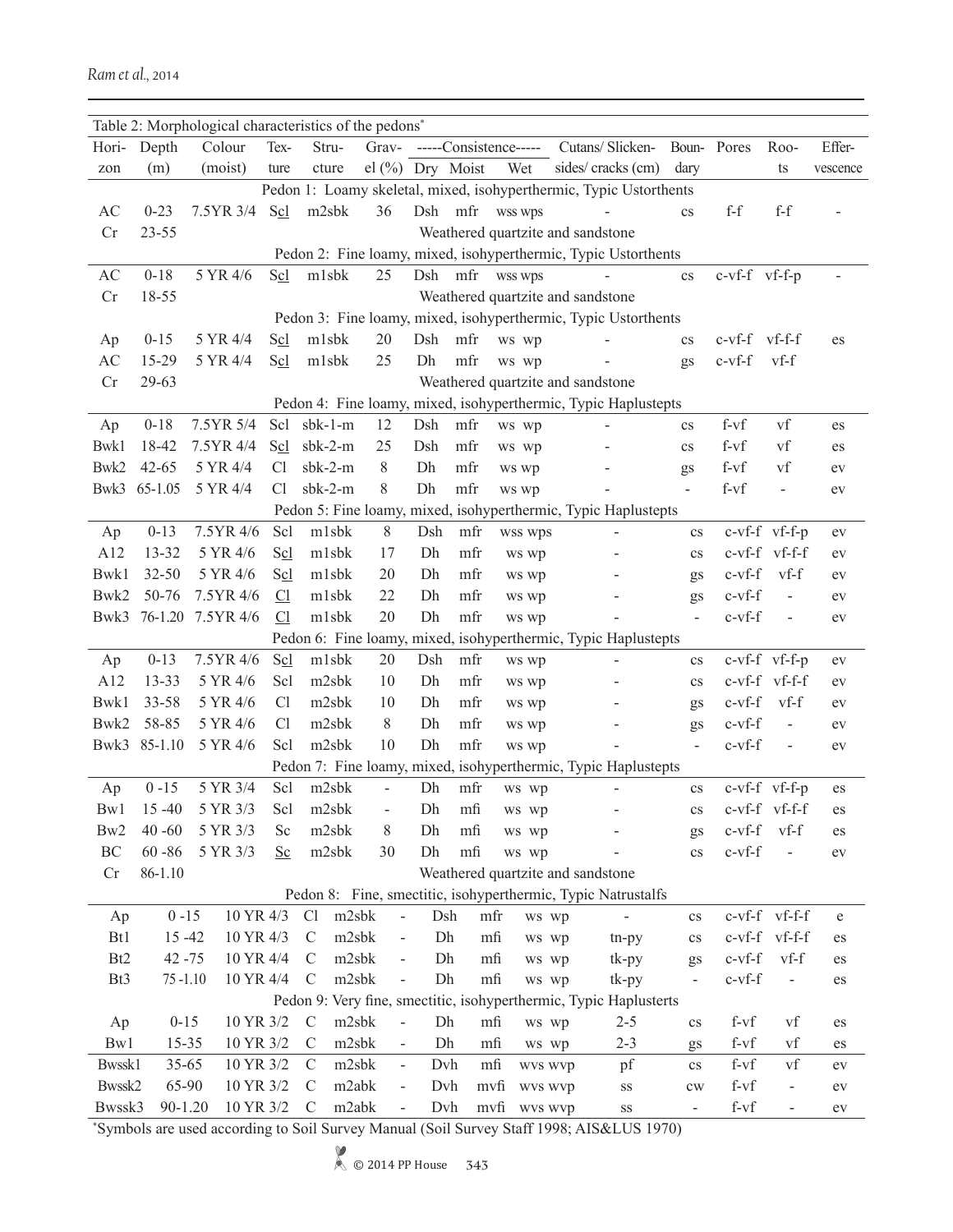# *International Journal of Bio-resource and Stress Management* 2014, 5(3):340-349

|                                                                |    |        |    |         | Table 3: Physico-chemical characteristics of the pedons            |        |            |                 |      |      |                           |                                                               |                     |      |        |                               |             |                                                  |
|----------------------------------------------------------------|----|--------|----|---------|--------------------------------------------------------------------|--------|------------|-----------------|------|------|---------------------------|---------------------------------------------------------------|---------------------|------|--------|-------------------------------|-------------|--------------------------------------------------|
| Depth Sand Silt Clay                                           |    |        |    | pH      | EC                                                                 | OC     |            |                 |      |      |                           | CaCo, Exchangeable Bases [cmol $(p^+)$ kg <sup>-1</sup> ] ESP |                     |      | BS     | <b>BD</b>                     | <b>PD</b>   | Porosity                                         |
| (m)                                                            |    | $(\%)$ |    | (1:2)   | $(dsm-1)$                                                          | $(\%)$ | $(\%)$     | Ca              | Mg   | Na   |                           | K Sum CEC                                                     |                     |      | $(\%)$ |                               | $(Mg\ m^3)$ | $(\%)$                                           |
|                                                                |    |        |    |         | Pedon 1: Loamy skeletal, mixed, isohyperthermic, Typic Ustorthents |        |            |                 |      |      |                           |                                                               |                     |      |        |                               |             |                                                  |
| $0 - 23$                                                       | 57 | 14     | 29 | 6.4     | 0.2                                                                | 0.42   | 0.8        | 5.1             | 1.8  |      | $0.1 \quad 0.2 \quad 7.1$ |                                                               |                     |      |        | 11.2 0.6 63.6 1.74 2.59       |             | 33                                               |
|                                                                |    |        |    |         | Pedon 2: Fine loamy, mixed, isohyperthermic, Typic Ustorthents     |        |            |                 |      |      |                           |                                                               |                     |      |        |                               |             |                                                  |
| $0 - 18$                                                       | 59 | 16     | 25 | 7.3     | 0.26                                                               | 0.59   | 0.5        | 5.1             | 2.1  |      |                           | 0.3 0.3 7.8 12.4 2.8                                          |                     |      |        | 63.3 1.63 2.58                |             | 37                                               |
|                                                                |    |        |    |         | Pedon 3: Fine loamy, mixed, isohyperthermic, Typic Ustorthents     |        |            |                 |      |      |                           |                                                               |                     |      |        |                               |             |                                                  |
| $0 - 15$                                                       | 57 | 18     | 25 | 7.8     | 0.3                                                                | 0.39   | 0.8        | 10.5            | 3.6  | 0.2  |                           | 0.3 14.6 19.7 1.2                                             |                     |      |        | 74.2 1.68 2.59                |             | 35                                               |
| 15-29                                                          | 49 | 20     | 31 | 8.1     | 0.3                                                                | 0.33   | 0.5        | 13.8            | 4.2  | 0.2  |                           | 0.4 18.6 25.2                                                 |                     | 1.0  |        | 73.8 1.72 2.56                |             | 33                                               |
|                                                                |    |        |    |         | Pedon 4: Fine loamy, mixed, isohyperthermic, Typic Haplustepts     |        |            |                 |      |      |                           |                                                               |                     |      |        |                               |             |                                                  |
| $0 - 18$                                                       | 59 | 17     | 24 | 9.9     | 1.36                                                               | 0.11   | 4.8        | 12.3            | 9.9  |      |                           | $12.0 \t0.5 \t34.7 \t44.4 \t27.1$                             |                     |      |        | 78.1 1.63 2.50                |             | 35                                               |
| 18-42                                                          | 53 | 18     | 29 | 9.8     | 1.33                                                               | 0.12   | 11.0       | 11.7            | 11.1 |      |                           | 13.0 0.6 36.4 46.2 28.1                                       |                     |      |        | 78.8 1.65                     | 2.52        | 35                                               |
| 18-42                                                          | 44 | 25     | 31 | 10.0    | 1.53                                                               | 0.17   | 9.0        | 13.8            | 8.7  |      |                           | 13.3 0.5 36.3 46.3 28.7                                       |                     |      |        | 78.5 1.62 2.48                |             | 35                                               |
| 65-1.05                                                        | 45 | 23     | 32 | 10.0    | 2.0                                                                | 0.17   | 3.3        | 11.1            | 9.0  |      |                           | 11.7 0.5 32.4 40.1 29.3 80.7 1.59 2.48                        |                     |      |        |                               |             | 36                                               |
|                                                                |    |        |    |         | Pedon 5: Fine loamy, mixed, isohyperthermic, Typic Haplustepts     |        |            |                 |      |      |                           |                                                               |                     |      |        |                               |             |                                                  |
| $0 - 13$                                                       | 52 | 21     | 27 | 8.0     | 0.30                                                               | 0.39   | 5.0        | 19.8 11.1       |      | 0.3  |                           | $0.4$ 31.6 39.2 0.7                                           |                     |      |        | 80.6 1.55 2.52                |             | 38                                               |
| 13-32                                                          | 47 | 24     | 29 | 8.2     | 0.34                                                               | 0.33   | 9.8        | 21.3            | 8.7  | 0.4  |                           | 0.5 30.9 38.4                                                 |                     | 1.1  |        | 80.4 1.58 2.51                |             | 37                                               |
| $32 - 50$                                                      | 46 | 24     | 30 | 8.0     | 0.39                                                               | 0.27   | 12.3       | 15.3            | 8.1  | 0.3  | 0.5                       | 24.2 29.5                                                     |                     | 1.1  |        | 82.1 1.60 2.54                |             | 37                                               |
| 50-76                                                          | 45 | 25     | 30 | 8.0     | 0.37                                                               | 0.21   | 14.5       | 11.7 10.2       |      | 0.3  |                           | $0.5$ 22.7 29.1                                               |                     | 1.1  |        | 78.1 1.57 2.57                |             | 39                                               |
| 76-1.20                                                        | 47 | 26     | 27 | 8.1     | 0.23                                                               | 0.20   | 14.3       | 12.3            | 9.9  | 0.3  |                           | 0.6 23.1 32.5                                                 |                     | 1.0  |        | 71.2 1.57 2.55                |             | 38                                               |
| Pedon 6: Fine loamy, mixed, isohyperthermic, Typic Haplustepts |    |        |    |         |                                                                    |        |            |                 |      |      |                           |                                                               |                     |      |        |                               |             |                                                  |
| $0-13$                                                         | 63 | 12     | 25 | 9.1     | 1.1                                                                | 0.22   | 9.0        | 10.8            | 10.5 | 7.2  | 0.6                       |                                                               |                     |      |        | 29.1 36.1 19.9 80.7 1.75 2.61 |             | 33                                               |
| 13-33                                                          | 52 | 17     | 31 | 8.5     | 1.6                                                                | 0.27   | 7.3        | 11.1            | 9.6  | 11.8 | 0.7                       |                                                               | 33.2 39.1 30.2 84.8 |      |        |                               | 1.73 2.55   | 32                                               |
| 33-58                                                          | 45 | 18     | 37 | 9.1     | 1.6                                                                | 0.15   | 5.5        | 11.1            | 10.8 | 13.3 | 0.6                       | 35.8                                                          | 42.6                | 31.3 | 84.1   | 1.69                          |             | 33<br>2.53                                       |
| 58-85                                                          | 43 | 19     | 38 | 9.4     | 2.1                                                                | 0.10   | 6.3        | 12.3            | 12.3 | 12.9 | 0.6                       | 38.1                                                          | 46.5                |      |        | 27.8 81.9 1.68 2.52           |             | 33                                               |
| 85-1.10                                                        | 44 | 18     | 38 | 9.6     | 1.9                                                                | 0.08   | 6.8        | 12.3 12.9       |      | 13.2 | 0.4                       |                                                               |                     |      |        | 38.8 46.8 28.2 82.9 1.68 2.52 |             | 33                                               |
|                                                                |    |        |    |         | Pedon 7: Fine loamy, mixed, isohyperthermic, Typic Haplustepts     |        |            |                 |      |      |                           |                                                               |                     |      |        |                               |             |                                                  |
| $0 - 15$                                                       | 59 | 16     | 25 | 7.6     | 0.3                                                                | 0.50   | 0.8        | 10.5            | 9.6  | 0.1  | 0.3                       |                                                               | 20.5 27.1 0.2       |      |        | 75.6 1.55 2.56                |             | 39                                               |
| 15-40                                                          | 55 | 14     | 31 | 7.8     | 0.2                                                                |        | $0.47$ 1.2 |                 |      |      |                           |                                                               |                     |      |        |                               |             | 12.9 9.0 0.2 0.4 22.5 30.1 0.6 74.7 1.58 2.56 38 |
| $40 - 60$                                                      | 53 | 11     | 36 | 8.2     | 0.3                                                                | 0.38   | 4.0        | $12.3\quad 6.9$ |      | 0.2  | 0.3                       |                                                               | 19.8 26.4 0.8       |      |        | 74.9 1.58 2.53                |             | 38                                               |
| 60-86                                                          | 53 | 12     | 35 | 8.2     | 0.2                                                                | 0.20   | 5.3        | 12.0            | 8.1  | 0.3  | 0.3                       |                                                               | 20.7 26.4           | 1.1  |        | 78.5 1.59 2.51                |             | 37                                               |
|                                                                |    |        |    |         | Pedon 8: Fine, smectitic, isohyperthermic, Typic Natrustalfs       |        |            |                 |      |      |                           |                                                               |                     |      |        |                               |             |                                                  |
| $0 - 15$                                                       | 48 | 19     | 33 | 8.2     | 0.5                                                                | 0.29   | 1.8        | 11.1            | 9.0  | 4.9  | 0.6                       |                                                               |                     |      |        | 25.6 35.2 13.9 72.6 1.68 2.59 |             | 35                                               |
| $15 - 42$                                                      | 43 | 18     | 39 | 9.0     | 0.7                                                                | 0.24   | 1.8        | 12.9            | 8.1  | 5.6  | 0.6                       |                                                               |                     |      |        | 27.2 35.6 15.7 76.3 1.72 2.56 |             | 33                                               |
| $42 - 75$<br>$75 - 1.10$                                       | 45 | 15     | 40 | 9.1     | 1.0                                                                | 0.24   | 2.5        | 12.3            | 7.8  | 9.7  | 0.3                       |                                                               |                     |      |        | 30.1 35.9 26.9 83.8 1.68 2.59 |             | 35                                               |
|                                                                | 44 | 16     | 40 | 9.0     | 1.5                                                                | 0.20   | 2.3        | 9.3             | 8.4  | 8.2  | 0.3                       |                                                               |                     |      |        | 26.2 35.1 23.3 74.7 1.72 2.56 |             | 33                                               |
| $0 - 15$                                                       |    |        |    |         | Pedon 9: Very fine, smectitic, isohyperthermic, Typic Haplusterts  |        |            |                 |      |      |                           |                                                               |                     |      |        |                               |             |                                                  |
| 15-35                                                          | 41 | 12     | 47 | 8.1     | 0.31                                                               | 0.41   | 5.3        | 10.8            | 8.7  | 0.7  |                           | $0.9$ 21.0                                                    | 27.6                |      |        | 2.4 76.2 1.78 2.58            |             | 31                                               |
| $35 - 65$                                                      | 37 | 12     | 51 | 8.6     | 0.33                                                               | 0.39   | 6.0        | 12.9            | 8.1  | 4.0  | 0.9                       | 25.9                                                          | 31.0                |      |        | 12.8 83.5 1.85 2.52           |             | 27                                               |
| 65-90                                                          | 33 | 10     | 57 | 8.7     | 0.34                                                               | 0.36   | 6.5        | 13.8            | 8.1  | 5.7  | 0.4                       | 28.1                                                          | 34.1                |      |        | 16.8 82.3 1.75 2.51           |             | 30                                               |
| 90-1.20                                                        | 31 | $8\,$  | 61 | $8.8\,$ | 0.58                                                               | 0.36   | 6.5        | 12.3            | 9.0  | 6.9  | 0.5                       | 28.8                                                          | 36.6                |      |        | 18.9 78.6 1.78 2.55           |             | 30                                               |
|                                                                | 34 | 9      | 57 | 8.9     | 0.72                                                               | 0.33   | 6.5        | 9.9             | 10.2 | 9.5  |                           | 0.5 30.1                                                      | 34.3                |      |        | 27.8 87.9 1.67 2.60           |             | 36                                               |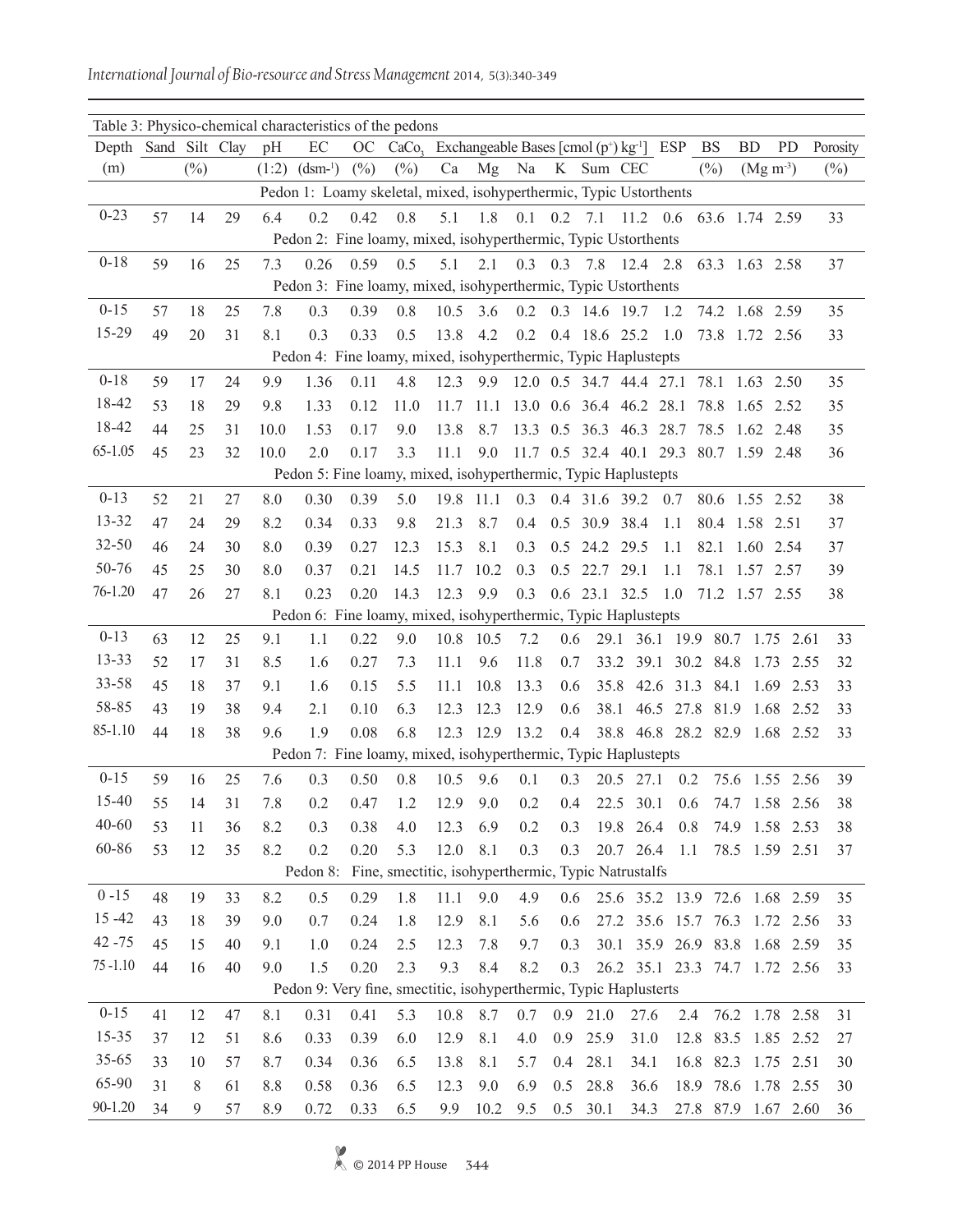that, the higher bulk density in sub-surface horizons are may be due to high clay content, greater compaction in swelling clay soils and low organic carbon (Ashok Kumar and Prasad, 2010; Ahuja et al*.,* 1988; Jewitt et al*.,* 1979). Rao et al*.* (2008) reported that the lower bulk density of surface soils was due to higher organic carbon (Rao et al*.,* 2008).

The physiographic variation of pH was very high, which ranged from 6.4-8.1 in hill side and undulating pediments and 8.0-10.0 in pediplains and stream bank. Slope and physiography was significantly dominant on soil pH and the soil pH increased from the higher slope to the lower slope. The variation of pH with depth may be due to intensive weathering and subsequent leaching of bases in sloping landforms (Nayak et al*.,* 2002; Patagundi et al*.,* 1996, Bhadrapur and Seshagiri Rao, 1979). Electrical conductivity of soils was in the range of 0.20 to 2.1 dS m-1. Organic carbon content of soils ranged from 0.08-0.59% and decreased with depth. Organic carbon was lower in throughout the pedons due to high temperature, low vegetation, having high pH and CaCO<sub>3</sub> (Bhattacharya et al., 2004, Govindarajan and Datta, 1968). The CaCO<sub>2</sub> content ranged from 0.5-14.5.0% which noticed higher in pediplains. The high CaCO<sub>2</sub> in the soils may be due to semi-arid climate which is responsible for the pedogenetic processes resulting in the depletion of  $Ca^{2+}$  ions from the calcretes with the concomitant increase in ESP with depth (Ashok Kumar and Prasad 2010; Vaidya and Pal, 2002; Balpande et al*.,* 1996). The CEC of the soils varied from 11.2-46.8 cmol  $(p^+)$  kg<sup>-1</sup> which corresponds to clay content in the horizons. Exchangeable bases in all the pedons irrespective of landforms were almost in the order:  $Ca^{2+} \geq Mg2^+ \geq Na^+ \geq K^+$  and the base saturation varied from 63.3-87.9%.

The available nitrogen, phosphorus and potash in all the physiographic divisions of the district ranged from 58.1-376.3 kg ha<sup>-1</sup>, 6.8-28.4 kg ha<sup>-1</sup> and 67.2-257.6 kg ha<sup>-1</sup>, respectively (Table 4). Low NPK content in these soils could be attributed to low organic carbon content (Prasuna Rani et al*.,* 1992), fixation of released phosphorus by clay minerals and oxides of Fe and Al (Vijay Kumar et al*.,* 1994), weathering of K bearing minerals and also release of K from organic residues (Rao et al*.,* 2008; Sharma and Anil Kumar, 2003). The available sulphur content in the soils of the district varied from 2.7-15.1 mg kg-1 indicating that the soil of the district was also deficient in available sulphur.

These soils have relatively low DTPA-Zn  $(0.1-0.7 \text{ mg kg}^{-1})$  than DTPA-Fe (2.0-20.3 mg kg<sup>-1</sup>), DTPA-Mn (0.7-32.6 mg kg<sup>-1</sup>) and DTPA-Cu (1.2-5.6 mg kg<sup>-1</sup>). Considering the critical limit of Lindsay and Norvell (1978) for above micronutrients, available zinc in all the soil orders and physiography were deficient whereas available Fe, Mn and Cu were sufficient for normal plant growth. Similar observations were also made by several workers in soils of Prakasam, Chittoor and Nellore district of Andhra Pradesh (Singh 2008, Rao et al*.,* 2008; Thangasamy et al*.,* 2005; Venkatesu et al*.,* 2002).

### *3.5. Land capability classification of the study area*

Based on the criteria outlined by Klingebiel and Montgomery (1966), soils of the Prakasam district was classified into four land capability class. Due to moderate to very steep slope, shallow to moderately deep depth, severe erosion, gravelly texture and land use pattern, soils developed over hill side slope and undulating pediments has been grouped into land capability sub-class and unit VIIes-1, VIIes-2, VIes-1 and VIes-2. The soils developed over pediplains and stream bank was classified into the land capability sub-class and unit IIes-1, IIes-2, IIIes-1, IIIes-2 and IIIes-3 respectively. The details description of land capability classes with SRM, potentials, limitations and suggested land use is given in Table 5 and Figure 4).

### *3.6. Soil classification*

Based on morphology, physico-chemical properties and meteorological data, soils of the Prakasam district developed over hill side and undulating pediments was classified as 'Typic Ustorthents' (pedon 1, 2, and 3). It was due to shallow depth, gravelliness and absence of diagnostic horizons other than ochric epipedon (Soil Survey Staff, 1998). Relief and time are the limiting soil forming factors for loamy skeletal texture, shallow depth and poor soil health. Soils of the pedons 4, 5, 6, and 7 developed over pediplains and stream bank have ochric epipedon and cambic diagnostic sub-surface horizon and hence, these soils grouped in order Inceptisols. Owing to 'ustic' moisture regime, 'isohyperthermic' temperature regime, absence of duripan, calcic/petrocalcic horizon within 100 cm from the mineral soil surface and less than 35% clay content, these soils grouped under 'fine loamy, mixed, isohyperthermic, Typic Haplustepts' at family level. Due to presence of argillic (Bt) sub-surface diagnostic horizon, more than 35% base saturation throughout the profile and 15% or more ESP in underlying horizons, pedon 8 was classified as 'fine, smectitic, isohyperthermic, Typic Natrustalfs'. Likewise, pedon 9 have more than 35% clay content in all horizons, slickensides, wedge shaped peds with long axes and 3-5 cm wide cracks that open and close periodically, hence, these soils classified as 'very fine, smectitic, isohyperthermic, Typic Haplusterts'.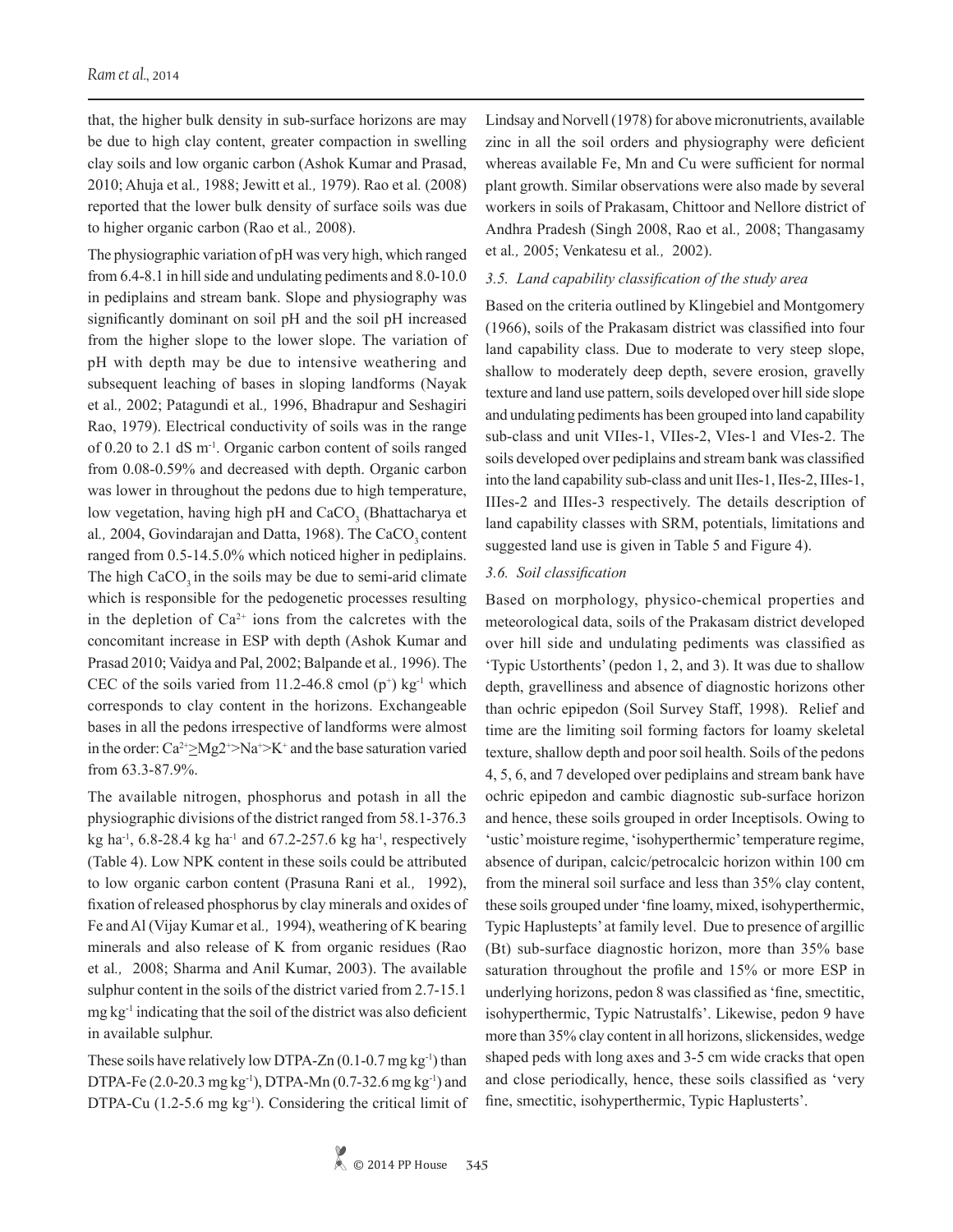

 $\bigotimes$  © 2014 PP House **346**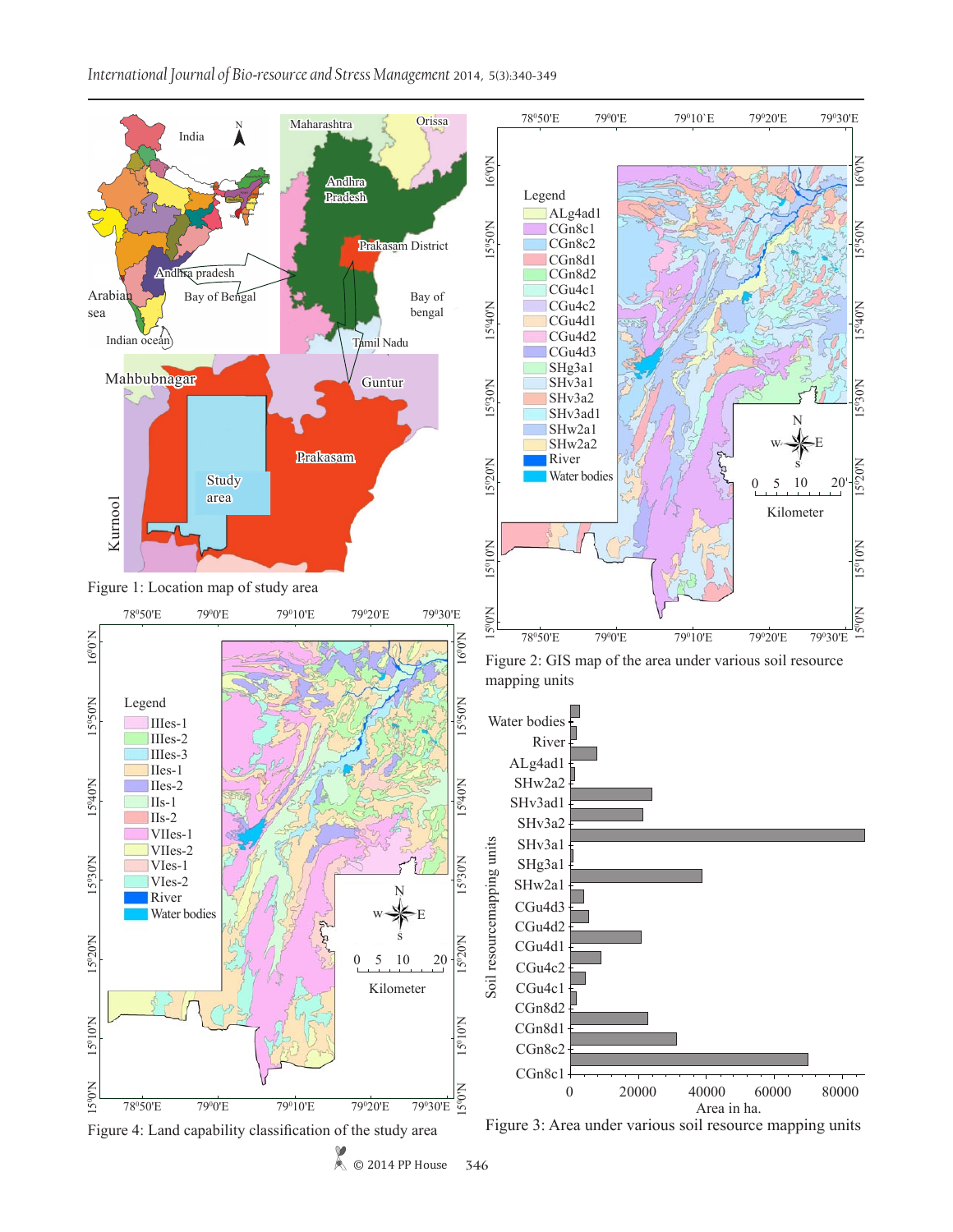| Table 4: Nutrients status of the pedons                           |             |                                                                                                                |                                                       |             |     |                         |                                                  |                 | Pedon 6: Fine loamy, mixed, isohyperthermic, Typic                                               |             |      |                                                    |                    |      |            |     |     |  |  |
|-------------------------------------------------------------------|-------------|----------------------------------------------------------------------------------------------------------------|-------------------------------------------------------|-------------|-----|-------------------------|--------------------------------------------------|-----------------|--------------------------------------------------------------------------------------------------|-------------|------|----------------------------------------------------|--------------------|------|------------|-----|-----|--|--|
| Depth                                                             |             |                                                                                                                | Available nutrients                                   |             |     | <b>DTPA</b> Extractable |                                                  |                 |                                                                                                  |             |      | Haplustepts                                        |                    |      |            |     |     |  |  |
| (m)                                                               |             | micronutrients (mg $kg^{-1}$ )<br>$(kg ha^{-1})$                                                               |                                                       |             |     |                         |                                                  |                 | $0 - 13$                                                                                         | 188.2       | 13.8 | 184.8                                              | 3.7                | 6.0  | 2.6        | 1.6 | 0.3 |  |  |
|                                                                   | N           | $\mathbf{P}$                                                                                                   | K                                                     | S           | Fe  |                         | Mn Cu Zn                                         |                 | 13-33                                                                                            | 225.8       | 13.4 | 188.2                                              | 4.9                | 6.3  | 3.2        | 5.0 | 0.6 |  |  |
| Pedon 1: Loamy skeletal, mixed, isohyperthermic, Typic            |             |                                                                                                                |                                                       |             |     |                         |                                                  |                 | 33-58                                                                                            | 125.4       | 13.4 | 168.0                                              | 4.7                | 3.3  | 2.3        | 5.6 | 0.5 |  |  |
|                                                                   | Ustorthents |                                                                                                                |                                                       |             |     |                         |                                                  |                 |                                                                                                  | 62.7        | 9.7  | 141.1                                              | 3.4                | 2.3  | 2.1        | 4.2 | 0.5 |  |  |
| $0 - 23$                                                          | 338.7       | 12.0                                                                                                           | 67.2                                                  |             |     | 12.2 16.1 32.6 2.2 0.4  |                                                  |                 | 85-1.10                                                                                          | 58.1        | 6.8  | 121.8                                              | 3.1                | 2.0  | 1.9        | 3.2 | 0.4 |  |  |
| Pedon 2: Fine loamy, mixed, isohyperthermic, Typic                |             |                                                                                                                |                                                       |             |     |                         |                                                  |                 |                                                                                                  |             |      | Pedon 7: Fine loamy, mixed, isohyperthermic, Typic |                    |      |            |     |     |  |  |
| Ustorthents                                                       |             |                                                                                                                |                                                       |             |     |                         |                                                  |                 |                                                                                                  |             |      | Haplustepts                                        |                    |      |            |     |     |  |  |
| $0 - 18$                                                          | 200.7       | 14.6                                                                                                           | 121.0                                                 | 3.3         | 3.1 | 2.6                     | 2.2                                              | 0.7             | $0 - 15$                                                                                         | 351.2       | 15.1 | 99.7                                               | 12.1               | 5.6  | $11.5$ 2.0 |     | 0.7 |  |  |
| Pedon 3: Fine loamy, mixed, isohyperthermic, Typic<br>Ustorthents |             |                                                                                                                |                                                       |             |     |                         | 15-40                                            | 313.6           | 15.6                                                                                             | 117.6       | 15.1 | 6.0                                                | 15.8               | 2.4  | 0.5        |     |     |  |  |
| $0 - 15$                                                          | 301.1       | 20.4                                                                                                           | 114.2                                                 | 3.8         | 2.7 | 11.8                    | 1.7                                              | 0.5             | $40 - 60$                                                                                        | 213.2       | 13.6 | 100.8                                              | 12.6               | 4.8  | 7.7        | 1.8 | 0.4 |  |  |
| 15-29                                                             | 276.0       | 19.2                                                                                                           | 113.1                                                 | 3.5         | 4.3 | 2.9                     |                                                  | $2.4$ 0.4       | 60-86                                                                                            | 138.0       | 9.5  | 95.2                                               | 10.9               | 4.3  | 5.8        | 1.5 | 0.4 |  |  |
|                                                                   |             |                                                                                                                |                                                       |             |     |                         | Pedon 8: Fine, smectitic, isohyperthermic, Typic |                 |                                                                                                  |             |      |                                                    |                    |      |            |     |     |  |  |
| Pedon 4: Fine loamy, mixed, isohyperthermic, Typic<br>Haplustepts |             |                                                                                                                |                                                       |             |     |                         |                                                  |                 |                                                                                                  | Natrustalfs |      |                                                    |                    |      |            |     |     |  |  |
| $0 - 18$                                                          | 112.9       | 17.7                                                                                                           | 133.3                                                 | 4.7         | 6.1 | 0.7                     | 1.7                                              | 0.5             | $0 - 15$                                                                                         | 238.3       | 23.7 | 162.4                                              | 3.4                | 10.1 | 5.6        | 5.4 | 0.7 |  |  |
| 18-42                                                             | 138.0       | 12.7                                                                                                           | 159.0                                                 | 4.6         | 7.1 | 2.0                     | 2.8                                              | 0.6             | 15-42                                                                                            | 225.8       | 15.2 | 169.1                                              | 3.3                | 13.9 | 9.4        | 3.9 | 0.5 |  |  |
| $42 - 65$                                                         | 100.4       | 10.0                                                                                                           | 157.9                                                 | 3.3         | 6.6 | 0.3                     | 2.8                                              | 0.5             | 42-75                                                                                            | 100.4       | 15.3 | 141.1                                              | 2.7                | 15.3 | 2.6        | 1.2 | 0.3 |  |  |
| 65-1.05                                                           | 87.8        | 8.1                                                                                                            | 126.6                                                 | 2.7         | 6.0 | 1.4                     |                                                  | $2.0 \quad 0.2$ | 75-1.10                                                                                          | 62.7        | 14.4 | 99.7                                               | 6.0                | 13.1 | 1.4        | 1.2 | 0.4 |  |  |
|                                                                   |             |                                                                                                                | Pedon 5: Fine loamy, mixed, isohyperthermic, Typic    |             |     |                         |                                                  |                 | Pedon 9: Very fine, smectitic, isohyperthermic, Typic                                            |             |      |                                                    |                    |      |            |     |     |  |  |
|                                                                   |             |                                                                                                                | Haplustepts                                           |             |     |                         |                                                  |                 |                                                                                                  |             |      | Haplusterts                                        |                    |      |            |     |     |  |  |
| $0-13$                                                            | 238.3       | 20.8                                                                                                           | 122.1                                                 | 4.8         | 4.6 | 16.6                    | 2.6                                              | 0.5             | $0 - 15$                                                                                         | 376.3       | 28.1 | 255.4                                              | 12.3 20.3          |      | 0.8        | 2.9 | 0.6 |  |  |
| 13-32                                                             | 200.7       | 20.7                                                                                                           | 154.6                                                 | 4.5         | 4.9 | 6.5                     | 2.6                                              | 0.2             | 15-35                                                                                            | 351.2       | 28.4 | 257.6                                              | 6.2                | 18.7 | 2.1        | 3.4 | 0.6 |  |  |
| 32-50                                                             | 138.0       | 14.8                                                                                                           | 143.4                                                 | 3.2         | 4.4 | 6.5                     | 2.4                                              | 0.2             | $35 - 65$                                                                                        | 351.2       | 17.7 | 125.4                                              | 5.2                | 14.5 | 1.4        | 2.9 | 0.7 |  |  |
| 50-76                                                             | 112.9       | 11.0                                                                                                           | 159.0                                                 | 3.4         | 3.0 | 4.9                     | 2.5                                              | 0.1             | 65-90                                                                                            | 313.6       | 13.8 | 140.0                                              | 3.9                | 10.7 | 1.7        | 2.5 | 0.5 |  |  |
| 76-1.20                                                           | 150.5       | 11.4                                                                                                           | 182.6                                                 | 3.2         | 3.1 | 2.8                     | 2.4                                              | 0.1             | 90-1.20                                                                                          | 301.1       | 14.8 | 151.2                                              | 3.4                | 10.0 | 1.7        | 3.0 | 0.5 |  |  |
|                                                                   |             |                                                                                                                |                                                       |             |     |                         |                                                  |                 |                                                                                                  |             |      |                                                    |                    |      |            |     |     |  |  |
| Table 5: Land capability classification of the study area         |             |                                                                                                                |                                                       |             |     |                         |                                                  |                 |                                                                                                  |             |      |                                                    |                    |      |            |     |     |  |  |
| $LCC$                                                             |             | <b>SRM</b>                                                                                                     |                                                       | Description |     |                         |                                                  |                 | Major limitations                                                                                |             |      |                                                    | Suggested land use |      |            |     |     |  |  |
| $IIs-1$                                                           |             | SHw2a1                                                                                                         |                                                       |             |     |                         |                                                  |                 | Good cultivable Low fertile, impeded sub-surface drain-Suitable for a variety of crops including |             |      | legume and pulses with proper manage-              |                    |      |            |     |     |  |  |
| $IIs-2$                                                           |             | SHw2a2<br>SHv3a1                                                                                               | land with slight age, alkali in nature<br>limitations |             |     |                         |                                                  |                 |                                                                                                  |             |      | ment of sustainable agriculture.                   |                    |      |            |     |     |  |  |
| IIes-1<br>IIes-2                                                  |             |                                                                                                                |                                                       |             |     |                         |                                                  |                 |                                                                                                  |             |      |                                                    |                    |      |            |     |     |  |  |
| IIIes-1                                                           |             | SHv3a2<br>Moderately good Low fertile, impeded sub-surface Suitable for a variety of crops including<br>SHg3a1 |                                                       |             |     |                         |                                                  |                 |                                                                                                  |             |      |                                                    |                    |      |            |     |     |  |  |

IIIes-2 SHv3ad1 cultivable land for drainage, heavy texture and high swell- legume and pulses with proper manage-IIIes-3 ALg4ad1 sustainable agricul- shrink potential reduces the choice of ment of sustainable agriculture.

Non-arable land, Gentle to moderate slope, shallow to Intensive soil conservation and managewell suitable land moderately deep depth, unmanaged, ment practices required for grazing and VIes-2 CGu4d1 for grazing or for- severe erosion forestry.

CGu4d3 VII-es-1 CGn8c1 CGn8c2 Non-arable land, Steep to very steep slope, shallow Intensive soil conservation and managefairly-well suitable depth, severe erosion, gravelly texture, ment practices required for grazing and VII-es-2 CGn8d1 land for grazing or unmanaged forestry. forestry CGn8d2

multiple crops. Alkali in nature

ture

estry

VIes-1 CGu4c1

CGu4c2

CGu4d2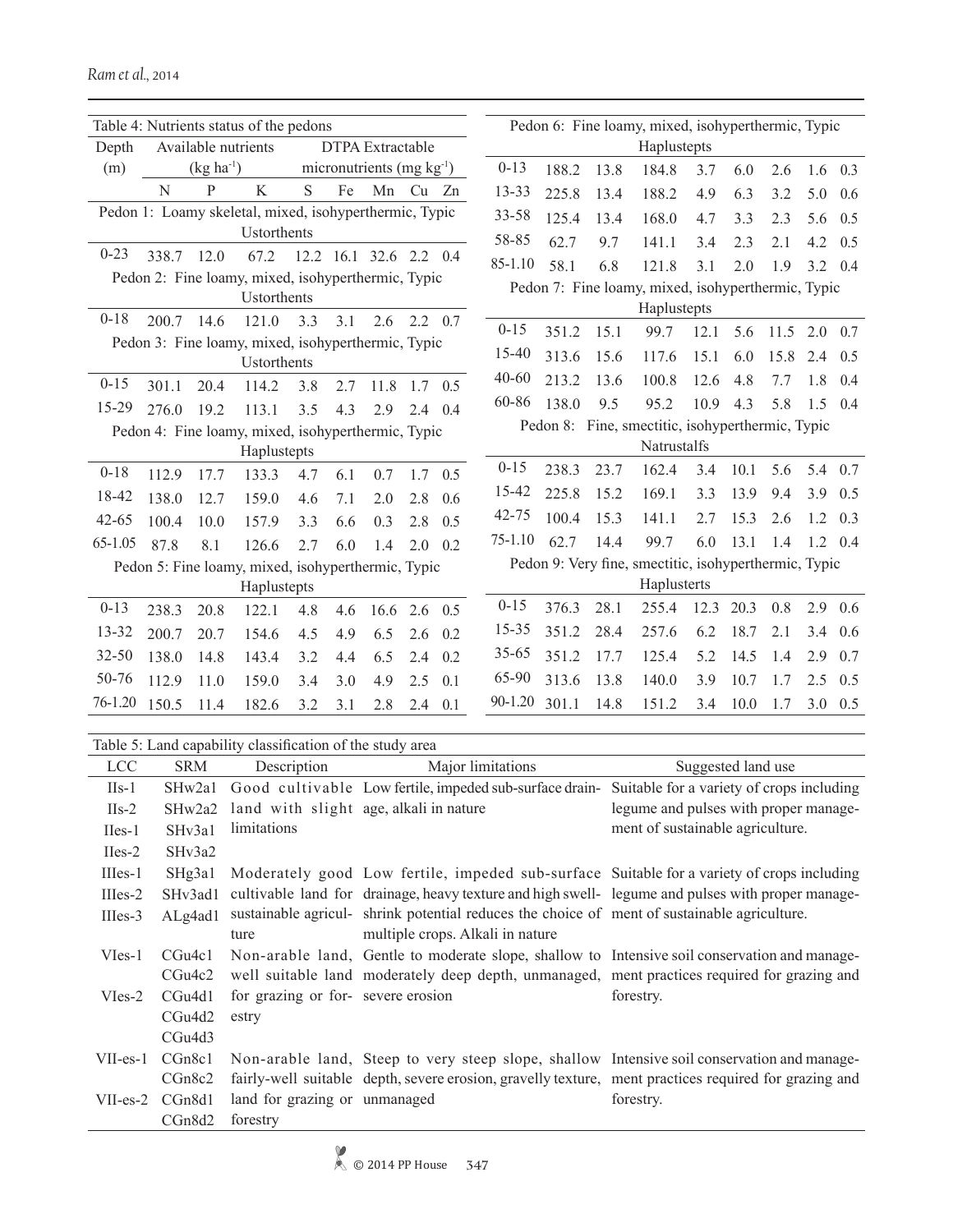## **4. Conclusion**

It can be concluded that, soils of hill side slope and undulating pediments developed over quartzite, sandstone and shale are shallow to moderately deep, light coloured, well drained and low fertile whereas soils of pediplains and stream bank developed over shale are light to dark coloured, deep to very deep and have fine loamy to fine texture and low fertile. Physiography and landscape significantly affects the soil genesis, nature and properties of soils. The land capability classes IIs-1 to IIIes-3 are suitable for a variety of crops including legume and pulses by adopting proper management recommended for sustainable agriculture. Likewise, the land capability classes VIes-1 to VIIes-2 are not suitable for agriculture but this land can be utilized as grazing and forestry by adopting intensive soil conservation and management practices.

# **5. Acknowledgement**

First author expresses his indebtedness to the Chief Soil Survey Officer, SLUSI, New Delhi for grant of study leave and providing facilities for soil resource mapping. He also expresses his indebtedness to the Head, Department of Civil Engineering, Banaras Hindu University, Varanasi for Remote Sensing and GIS facilities.

# **6. References**

- Ahuja, L.R., Naney, J., Williams, W.R.D., Ross, J.R., 1988. Vertical variability of soil properties in the small watershed. Journal of Hydrology 99,307-318.
- AIS and LUS, 1970. Soil Survey Manual*,* All India Soil & Land Use Survey Organization, IARI, New Delhi.
- Ashok Kumar, H.P., Prasad, J., 2010. Some typical sugarcane growing soils of Ahmadnagar district of Maharashtra: their characterization and classification and nutritional status of soils and plants. Journal of the Indian Society of Soil Science 58(3),257-266.
- Balapande, S.S., Deshpande, S.B., Pal, D.K., 1996. Factors and processes of soils degradations in Vertisols of Purna Valley Maharashtra, India. Land Degradation and Development 7,313-324.
- Bhadrapur, T.G., Seshagiri Rao, T., 1979. The effect of seepage and water logging on the development of saline and sodic soils in Tungabhadra project area of Karnataka. Journal of the Indian Society of Soil Science 27,408-413.
- Bhattacharyya, T., Pal, D.K., Chandran, P., Mandal, C., Ray, S.K., Gupta, R.K., Gajbhiye, K.S., 2004. Managing soil carbon stocks in the Indo-Gangetic plains, India, Rice-Wheat consortium for the Indo-Gangetic plains, New Delhi pp 44.
- Black, C.A., 1985. Methods of Soil Chemical Analysis-Part 2. American Society of Agronomy, Madison, Wisconsin,

USA.

- Das, D.K., Bandopadhyay, S., Chakraborty, D., Srivastava, R., 2009. Application of modern techniques in characterization and management of soil and water resources. Journal of the Indian Society of Soil Science 57,445-460.
- Ghosh, S.P., 1991. In agro-climate Zone Specific Research: India perspective under NARP (S.P. Ghosh Ed.), Indian council of Agricultural Research, New Delhi.
- Govindarajan, S.V., Datta, N.R., 1968. Characterization of certain soils in the subtropical humid zone in the south eastern part of Indian soils of Muchkand basin. Journal of the Indian Society of Soil Science 16,117-186.
- Hallmark Charles, T., White, G.N., Biswas, S., Drees, L.R., Biswas, B., Panullah, G.M., Shoaib, J.U., Md. Loeppert. R., 2006. 18th World Congress of Soil Science held from July, 9-15, 2006, Philadelphia, Pennsylvania, USA.
- Jackson, M.L., 1979. Soil Chemical Analysis: Advance Course. University of Wisconsin, Madison and Wisconsin.
- Jewitt, T.N., Law, R.D., Virgo, K.J., 1979. Outlook on agriculture as quoted by W.A. Blochurs morphology and genesis of Vertisols. In Vertisols and Rice Soils of Tropics, 12<sup>th</sup> International Congress of Soil Science, Februry 8-16, 1982, New Delhi.
- Klingebiel, A.A. , Montgomery, P.H., 1966. Agricultural Handbook No. 210, USDA, Washington, USA.
- Lindsay, W.L., Norvell, W.A. 1978. Development of DTPA soil test for zinc, iron, manganese and copper. Soil Science Society of America Journal. 42,421-428.
- Nayak, R.K., Sahu, G.C., Nanda, S.S.K., 2002. Characterization and classification of the soils of Central Research Station, Bhubaneswar. Agropedology 12, 1-8.
- Patagundi, M.S., Channal, H.T., Satyanarayana, T., 1996. Characteristics of some salt affected soils of Tungabhadra Left Bank Command, Karnataka. Karnataka Journal of Agricultural Sciences, 9,226-230.
- Patil, G.B., Nagaraju, M.S.S., Prasad, J., Srivastava, R., 2010. Characterization, evaluation and mapping of land resources in Lendi watershed, Chandrapur district of Maharashtra using remote sensing and GIS. Journal of the Indian Society of Soil Science 58,442-448.
- Prasuna Rani, P.P., Pillai, R.N., Bhanu Prasad, V., Subbaiah, G.V., 1992. Nutrient status of some red and associated soils of Nellore district under Somasila project in Andhra Pradesh. The Andhra Agricultural Journal 39,1-5.
- Ram, D., Ram, T., Chand, S., 2010. Characterization and classification of flood-prone soils of eastern plains of Rajasthan for their corrective measures. Journal of the Indian Society of Soil Science 58**,**228-232.
- Ram, R.L., Sharma, P.K., Jha, P., Das, S.N., Ahmad, N., 2010. Characterization and classification of soils of